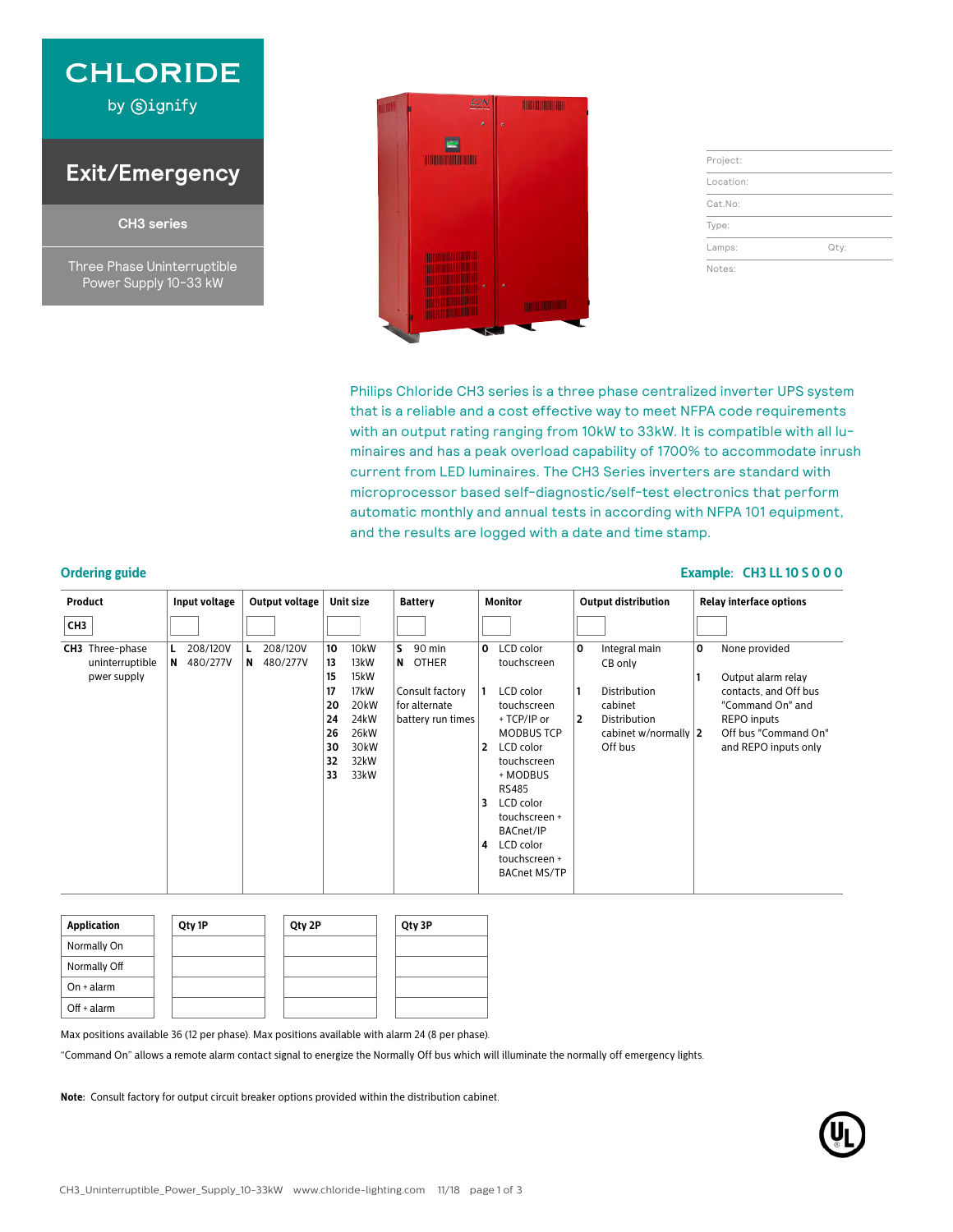## **CH3** Three Phase Uniterruptible Power Supply

### 10-33 kW

#### **Codes and standards**

• UL 924, NFPA 101, NFPA 111, NEC

#### **Construction**

- Free standing, NEMA 1 enclosure with hinged door and powder coat finish with top access for conduit entries.
- 208Y/120 VAC or 480Y/277 VAC, 3 phase, 4 wire plus ground input and output. Voltage must be specified when ordering.
- 90% typical efficiency.
- Operating temperature range 68°F (20°C) to 95°F (35°C). Increases or decreases in temperature will affect battery performance. Optimum battery performance realized at 77°F (25°C). Batteries are rated at 100% capacity at 77°F (25°C).
- Internal maintenance bypass, main input and output breakers and battery cabinet disconnect breaker are standard.
- Double conversion, no interruption with a standard backup time of 90 minutes.
- Output distribution circuit breakers optional.
- Normally Off bus optional.
- Factory startup service included.

#### **Application**

HARDWIRED<br>AC INPUT<br>4W+GND

• Operates incandescent, fluorescent, LED and HID type luminaires.

INPUT<br>CIRCUIT<br>BREAKER

 $\overline{N}$ 

 $\overline{\overline{}}$ 

KAIC<br>FUSE\*

• Consult factory for compatibility and performance with nonlighting and switched lighting loads.

#### **Electronics - inverter**

- Transient response ±10% for 1 cycle, then ±3% for 2-3 cycles maximum (100% load step).
- 3:1 crest factor capability up to 75% of rated load, and 2.5:1 maximum at 100% load.
- Inverter output distortion < 3% THD (linear loads).
- Output voltage regulation ±3% of nominal at full load.
- Frequency: 60 Hz ± 0.5 Hz
- Load power factor capability is 0.7 lagging to 0.7 leading.
- Automatic low battery voltage disconnect (LVD).

#### **Electronics - rectifier**

- Input voltage range +10%, -15% of nominal.
- Input current THD < 10% (at full load).
- Voltage regulation ±1% maximum for input voltage and DC variations.
- Ripple voltage < 1% rms float voltage.

AC<br>CONTACTOR

**INVERTER** 

DC<br>CONTACTOR

DC<br>BREAKER

BATTERY<br>PACK

• Three stage temperature compensated charger.

#### **Electronics - static transfer switch**

• Overload rating 110% for 2 minutes, 150% for 10 seconds, 400% for 4 cycles (without use of static bypass).

#### **Metering/controls**

• LCD color touch screen display allows user access to all system parameters. View real time data and alarm history. Logs up to 75 events, offers password protection.

#### **Communication options**

- Available BACnet/IP or BACnet MS/TP, Ethernet TCP/IP, MODBUS TCP or MODBUS RS485 network with specific IP address for Ethernet connected systems.
- Provides remote monitoring of the inverter status, battery test results, alarm conditions and electrical measurements via a web browser, without the need for additional software.
- Remote notification of alarms and status are available via SNMP, e-mail and network broadcast messaging, or via the user's building management system.

#### **Battery**

• Valve regulated maintenance free, sealed lead calcium battery with front access terminals for easy installation.

SS<sup>1</sup>

{ss

SOLIDSTATE

INTERNAL<br>BYPASS

7

outPu

(VOLTAGE)

ALITO-XFM

OUTPUT<br>CIRCUIT<br>BREAKER

 $\overline{\mathcal{H}}$ 

OPTIONAL

HARDWIRED<br>OUTPUT<br>(STANDARD)

TRIBUTION<br>OR 480/277v ONLY

W/OPTIONAL

#### **Warranty**

- If factory start up is conducted within 120 days of shipment, Philips Chloride will warrant parts for 24 months and on-site labor for the first 12 months from date of factory start up.
- If factory start up is not conducted within 120 days of shipment, Philips Chloride warrants parts for 24 months from date of shipment.
- Battery warranty is 1 year full / 9 years pro-rated.

**FUSE** 

ξ

**TNPLIT** 

AUTO-XFM<br>(VOLTAGE)<br>DEPENDANT)

\* OPTIONAL FUSE TO MEET 65KAIC DESIGN RATING

#### **One-line diagram**